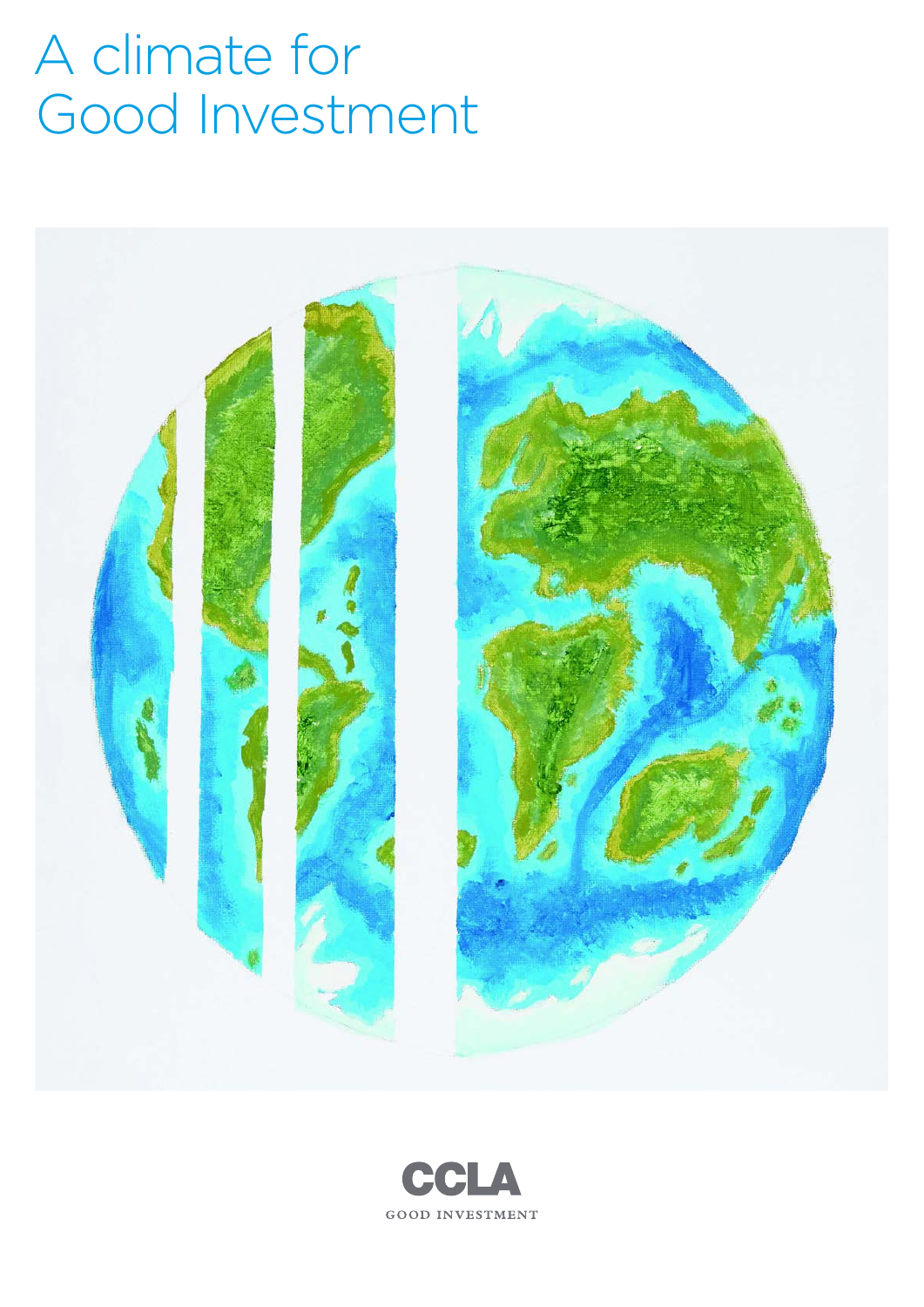## **Contents**

| Our climate pledge                               |    |
|--------------------------------------------------|----|
| A history of climate action                      |    |
| Why climate change matters for investors         | 4  |
| Target: net-zero emissions                       | 5  |
| Engagement: doing better for the environment     |    |
| Climate change and asset selection               | 10 |
| Implementation of our approach to climate change | 14 |
| Our climate change and investment policy         | 15 |
|                                                  |    |

#### **CCLA supports Koestler Arts**

Koestler Arts is the UK's leading arts charity. It is nationally respected for its ground-breaking work using the arts as a catalyst for positive change in the lives of people within the criminal justice system and in the public's perception of their potential.

Cover image courtesy of Koestler Arts. *A Break from the World*, HM Young Offender Institution Aylesbury, Arts Society Chiltern Hills Area Highly Commended Award for Painting.

#### **[koestlerarts.org.uk](http://www.koestlerarts.org.uk)**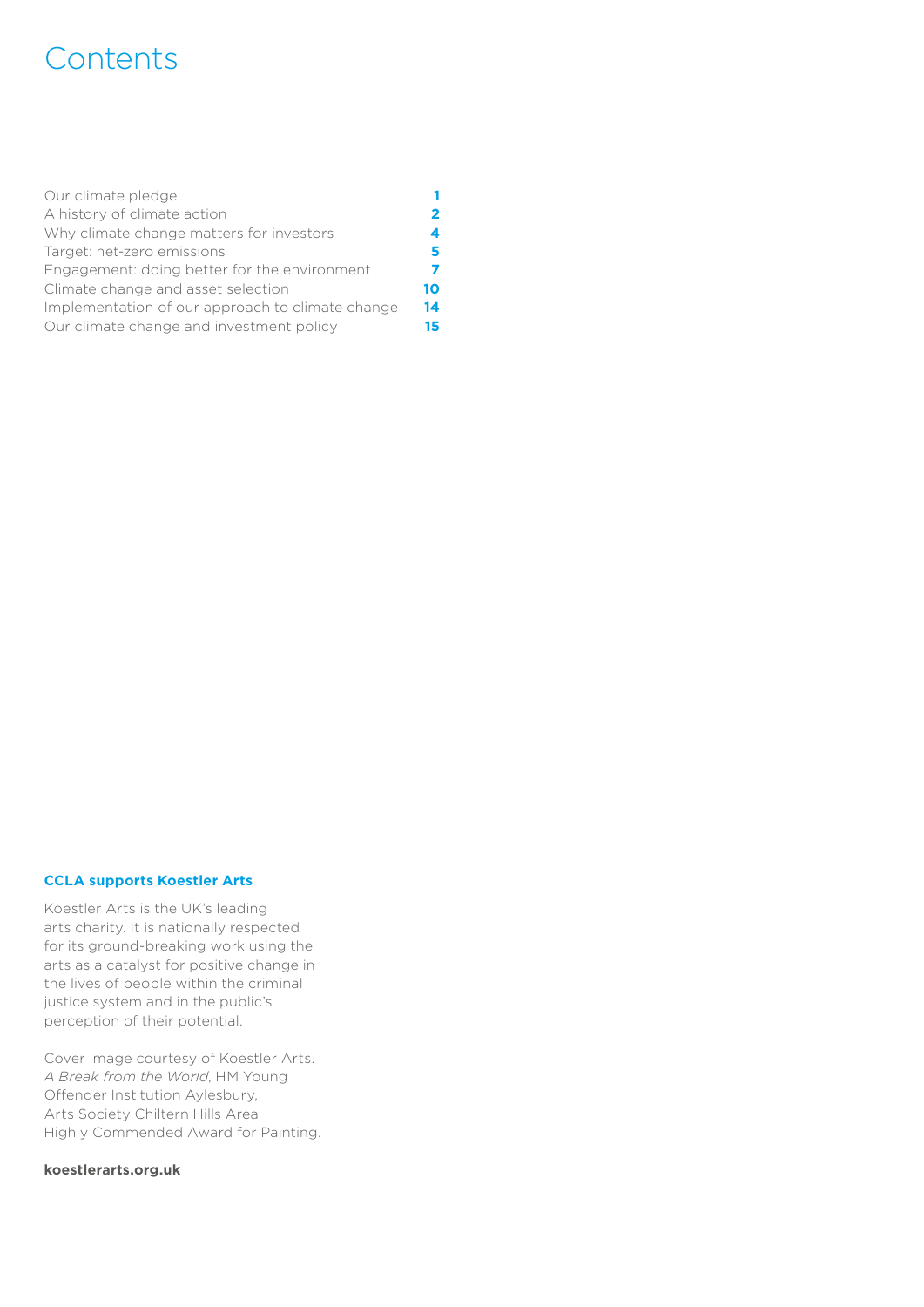### <span id="page-2-0"></span>Our climate pledge

CCLA has committed to seek to achieve net-zero emissions portfolios for all our assets under management no later than 2050.

We have long considered climate change to be the largest threat to our environment, our communities and, consequently, to the success of investment markets. For this reason, we are committed to accelerating the transition to a net-zero emissions economy and taking steps to protect the value of our clients' portfolios during the transition.

We achieve this through the following principles:

### Act

We act to increase the pace of climate action by leading impactful engagements with the companies in which we invest and push policymakers for progressive regulation and legislation.

### Assess

We assess companies' position against the energy transition as part of our investment process and avoid those that do the most harm.

# Align

We align our portfolios with our clients' requirements and disclose information about our approach to managing the risks and opportunities associated with climate change.

We consider putting the environment first to be part of our fiduciary duty to clients and by taking these steps we will be well placed to achieve net-zero emissions portfolios no later than 2050.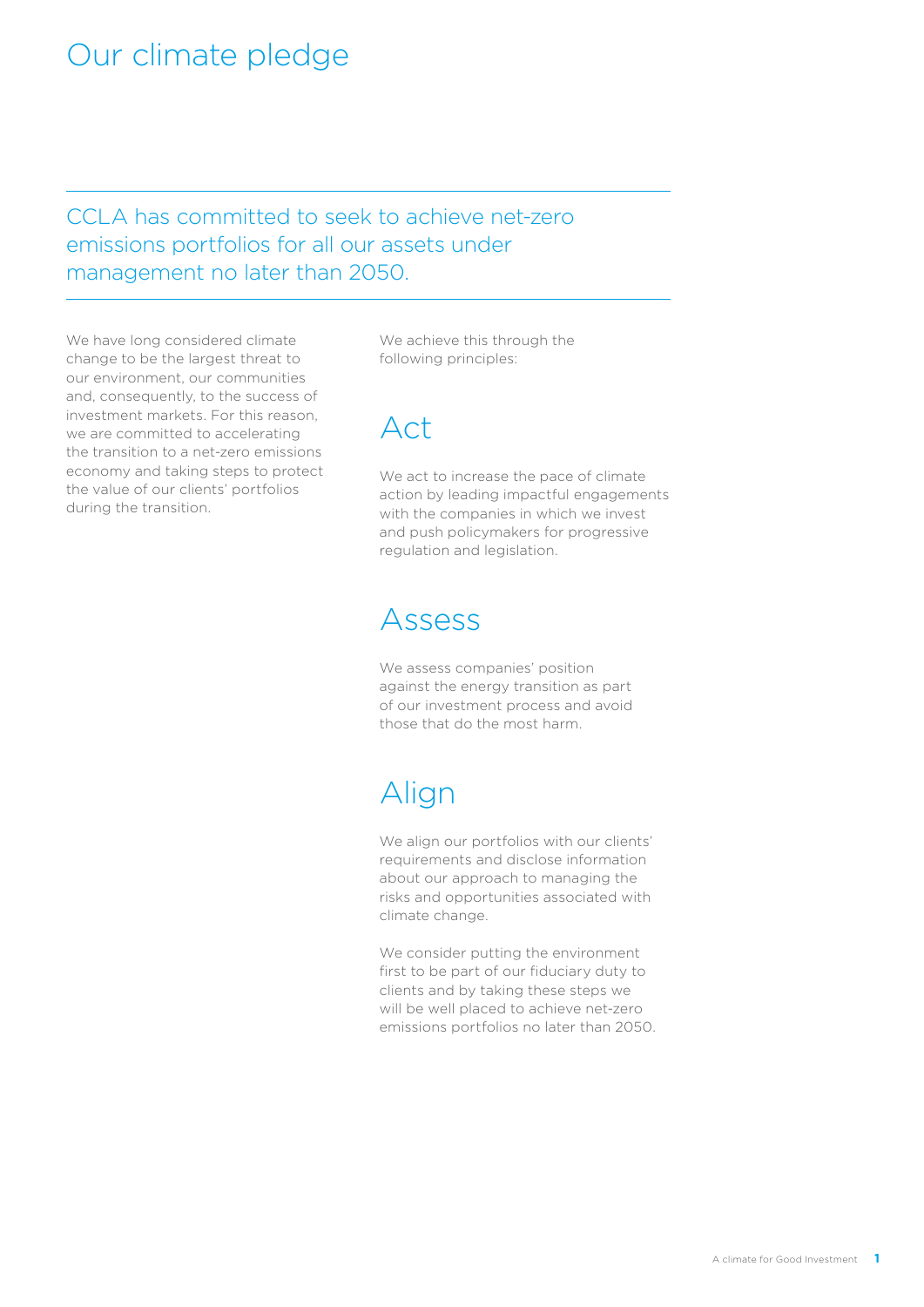# <span id="page-3-0"></span>A history of climate action

Inspired by the partnership approach that is at the centre of the UN Sustainable Development Goals, our experience shows us that collaboration is critical to mobilising action on climate change.

We recognise that we cannot do this on our own and we have a long track record of channelling our

position as an investment manager into leading meaningful action across the investment community.

Since 2007, we have forged a clear pathway to combat climate change consistently pushing for progress by taking necessary steps to realising positive climate impact.



Early signatory to UN Principles for Responsible Investment



2012

Launches Aiming for A shareholder advocacy campaign, which goes on to inspire CA100+



2015

Aiming for A files the first successful climate-related shareholder resolutions at BP and Shell

## 2010

Start climate action pathway with carbon disclosure watch list

### 2013

The COIF Charities Ethical Fund restricts investment in thermal coal

CCLA becomes Cornerstone investors in the Bluefield Solar Income Fund



# 2016

Successful strategic resilience resolutions at Anglo American, Glencore and Rio Tinto





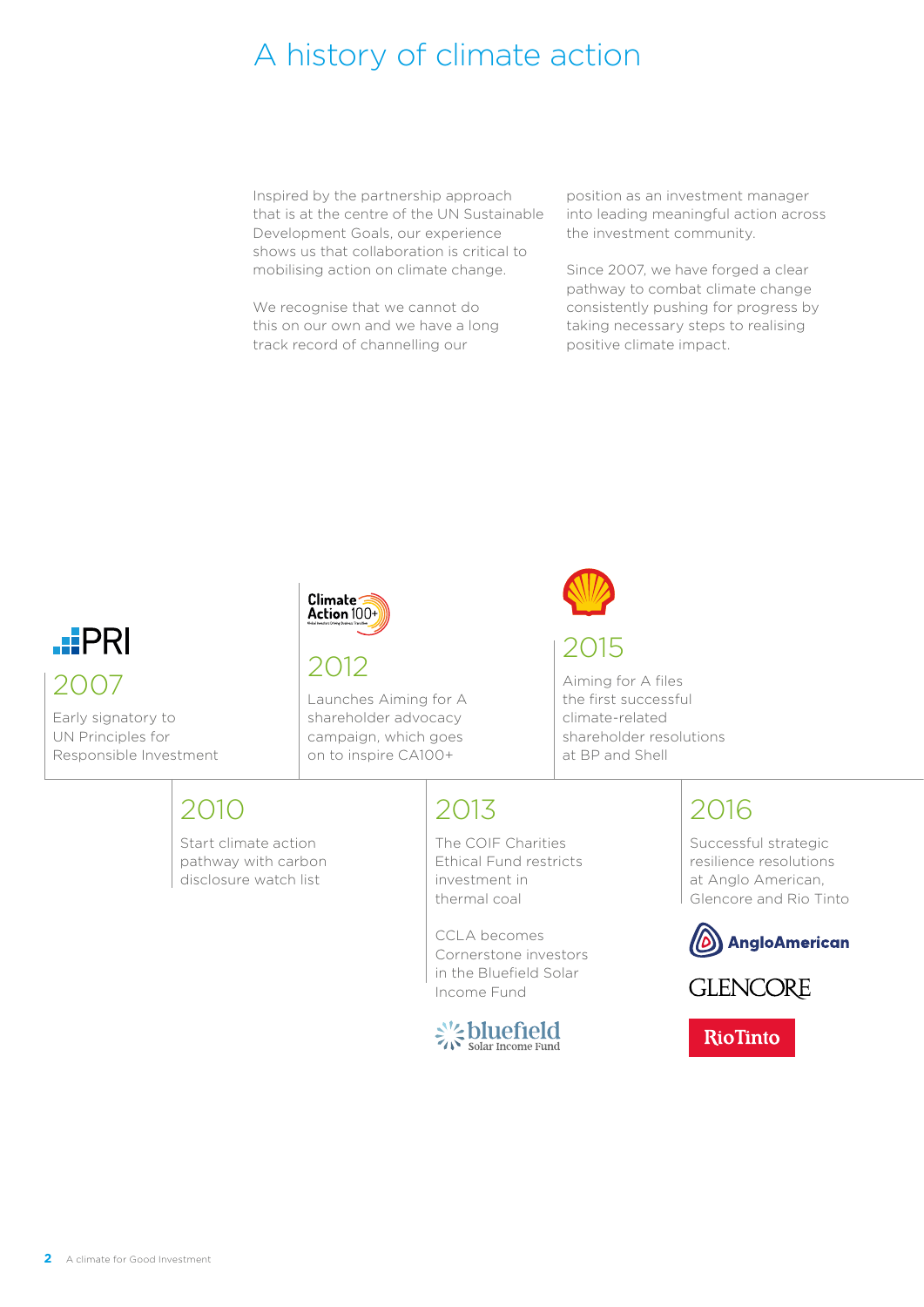While 'corporate sustainability' has never been higher profile, we remain concerned that the world is not acting fast enough to meet the challenges we collectively face.



### 2019

Following our engagement, Duke Energy commits to netzero emissions by 2050

CCLA works with UK and Canadian governments to launch the Powering Past Coal finance principles



The COIF Charities Ethical Fund restricts direct investment in oil and gas extraction companies.

### 2020

CCLA sells remaining direct holdings in oil and gas extraction companies

Seed investors of the Clean Growth Fund with the UK government



CCLA's Helen Wildsmith wins the prestigious Joan Bavaria Award for her pioneering work on responsible investment and climate action





## 2021

CCLA is the lead investor for Unilever on behalf of Climate Action 100+.

Following dialogue Unilever is the first FTSE100 company to introduce a 'Say on Climate' vote.

CCLA pledges to achieve net-zero by 2050

Founding signatory of IIGCC Net Zero Asset Managers initiative

**NET ZERO ASSET MANAGERS INITIATIVE** 



NextEra Energy responds to engagement by increasing climate disclosures



#### Climate<sup>-</sup> Action 100+

2017

Aiming for A becomes Climate Action 100+ and CCLA is a founding member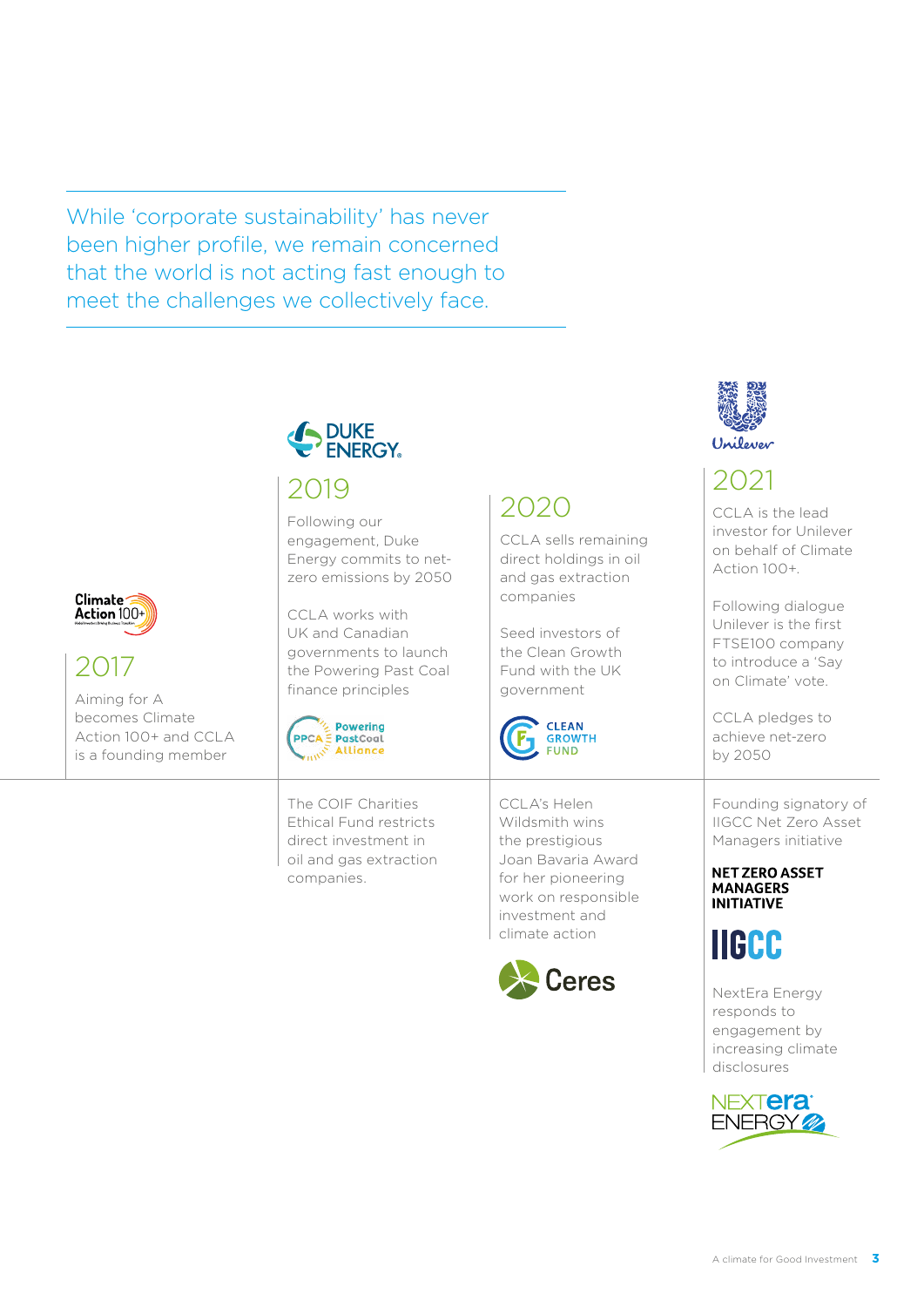### <span id="page-5-0"></span>Why climate change matters for investors

If unmitigated, climate change is one of the largest threats to our planet, ecosystems and communities. Because of this it is also a material threat to the functioning of investment markets and shareholder value. This is a critical issue for investors and for this reason we have long supported the effort to limit global temperatures to substantially below 2 degrees above pre-industrial levels.

While 'corporate sustainability' has never been higher profile, we remain concerned that the world is not acting fast enough to meet the challenges we collectively face.

Current international policies are expected to only limit temperature rises to 2.7–3.1 degrees Celsius above pre-industrial levels. Despite significant progress, this is far above the desire to limit temperature rises to 1.5 degrees as set out in the 2015 Paris Climate Change Agreement and, as per the stark warnings made by the recent Inter-Governmental Panel on Climate Change's report, if unmitigated, will continue to lead to increased poverty in many low-income countries, erratic weather patterns and accelerated biodiversity loss.

In addition to affecting our livelihoods, we are conscious that a failure to act on climate issues will lead to market instability and poor outcomes for investors over the long-term. For instance, loss of biodiversity, natural resource crises are all listed by the World Economic Forum as key global risks, that are impacted by the physical effects of climate change, for companies and the functioning of the global economy. For this reason, we believe that investors have a fiduciary duty to push for accelerated climate action and begin to take steps to protect their portfolios from the financial risks it will cause.



#### **Projected levels of global temperature rises**

Source: Climate Action Tracker (2020), 'Addressing global warming'. Online at <https://climateactiontracker.org/global/temperatures>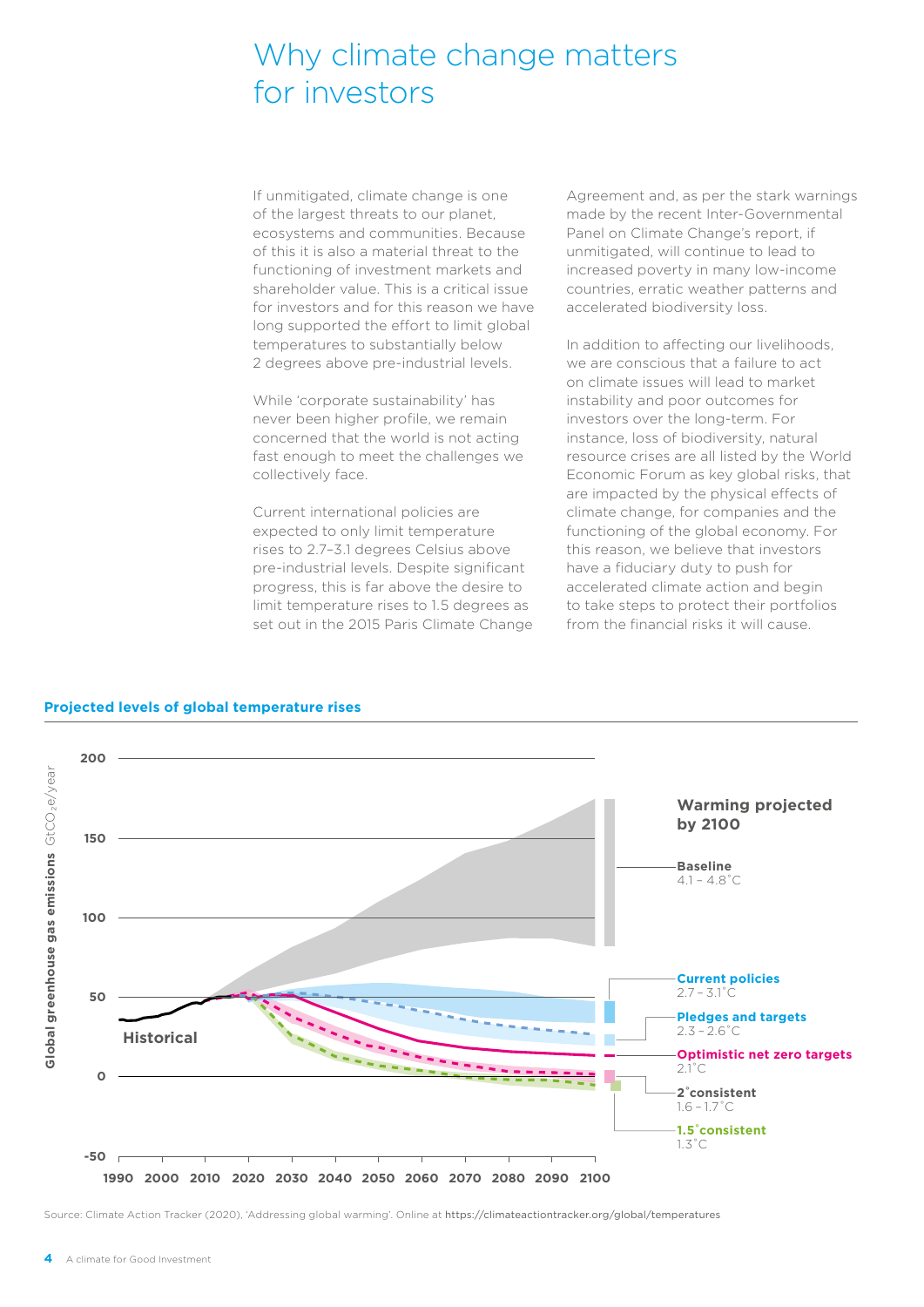### <span id="page-6-0"></span>Target: net-zero emissions

As a founding member of the Net Zero Asset Managers initiative, CCLA has committed to seek to achieve net-zero emissions portfolios for all our assets under management no later than 2050.

To ensure the best term outcome for our clients, the planet, and our communities we will do this in two ways.

1. Over the long-term, it is important that net-zero is achieved through real-world emissions reductions. This is the only way to stop the negative impact of climate change and requires us to increase the pace of the world's decarbonisation. At CCLA, we do this through engagement with policymakers by pushing for more meaningful regulatory action. We lead engagement with companies to encourage them to accelerate action on emissions reductions. Where possible, we put our clients' capital to work by investing in low carbon

solutions and technology. We call this approach 'actions, not transactions'.

2. In the medium term, we recognise that companies in high-carbon industries will face increased regulation and legislation that will disrupt their business models. For this reason, we will continue to avoid investing in the companies that are the most damaging to the environment and assess the alignment of others with the goals of the Paris Climate Change Agreement before adding them to our portfolios.

To fit with this approach, we have chosen to set our decarbonisation targets through a decreasing maximum carbon footprint based upon the MSCI World Index. This approach ensures that we are not taking on significant short-term regulatory risk, while allowing us freedom to invest in companies and use our active ownership expertise to drive change. The COIF



#### **Decarbonisation targets**

Source: IPCC, MSCI and CCLA, 30 September 2021.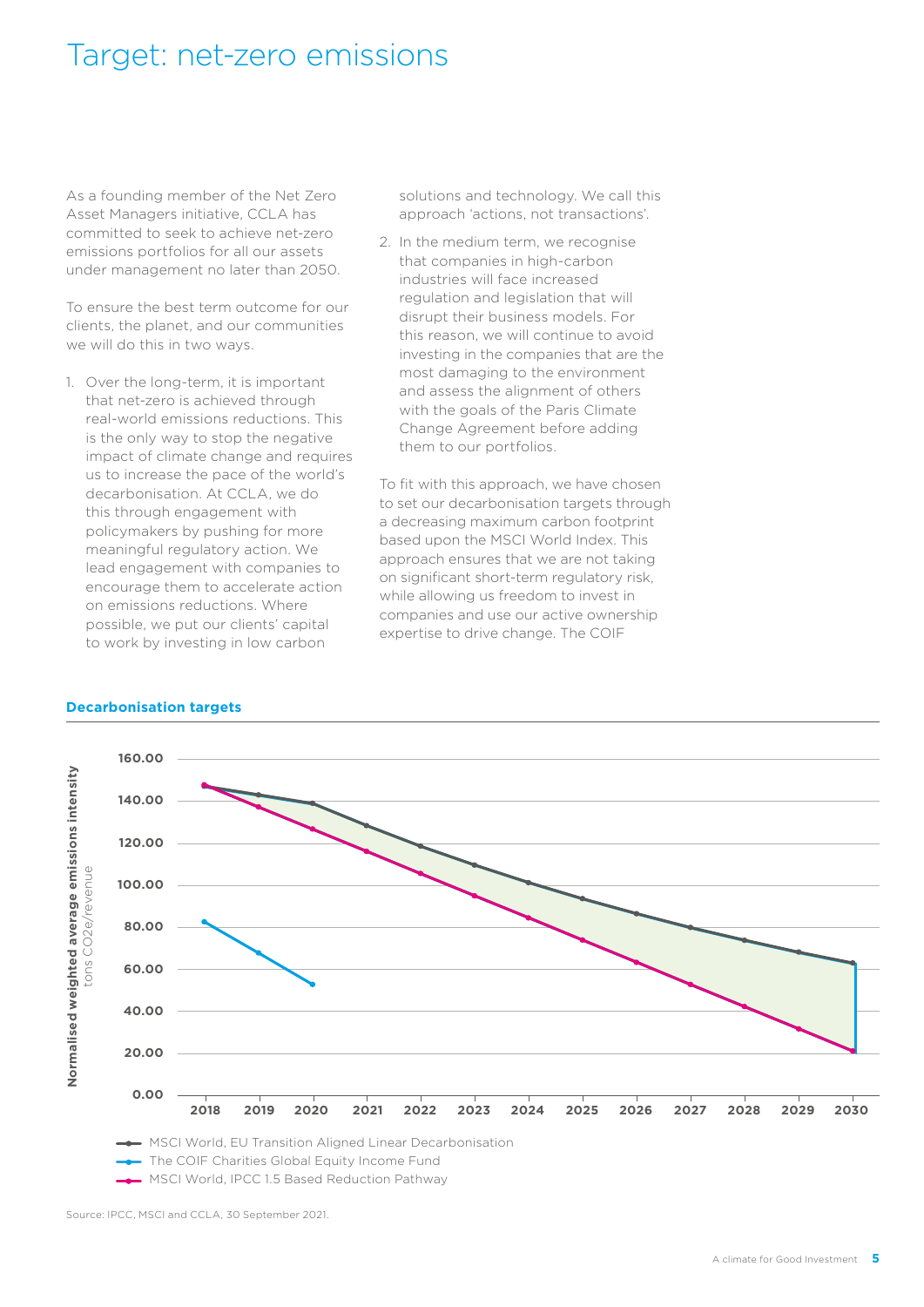Charities Global Equity Income Fund, like all CCLA equity portfolios, is already well below the target. We display this fund as it is made up of only equities and aligns closely with the equity holdings in our multi-asset funds.

Informed by the Intergovernmental Panel on Climate Change (IPCC) Special Report on Global Warming 1.5 Degrees Celsius and the UN Environment Programme, the above chart shows that the COIF Charities Global Equity Income Fund has decreased year on year. This is consistent with the aggregate decarbonisation rate required to limit temperature rises to 1.5 degrees above pre-industrial levels. The decreasing ceiling of emissions is initially based on the 2018 emissions of the MSCI World Index and will decrease year on year to reflect two aligned decarbonisation pathways, of which CCLA equity portfolios will never breach the lower.

We are aware that the science of setting climate targets that focus on real world emissions reductions is a complex and evolving area. With this in mind, we continually monitor the best available science and methodology for setting these targets. We expect that over time, our targets will evolve and improve to reflect the developing field. As part of this work, we hold close relationships with investor initiatives such as the IIGCC. where we co-lead the Portfolio Target Setting Working Group, to develop guidance and best practice.

#### **Next steps**

Over the next 12 months we will seek to develop decarbonisation pathways for our commercial property assets.

We lead engagement with companies to encourage them to accelerate action on emissions reductions. Where possible, we put our clients' capital to work by investing in low carbon solutions and technology. We call this approach 'actions, not transactions'.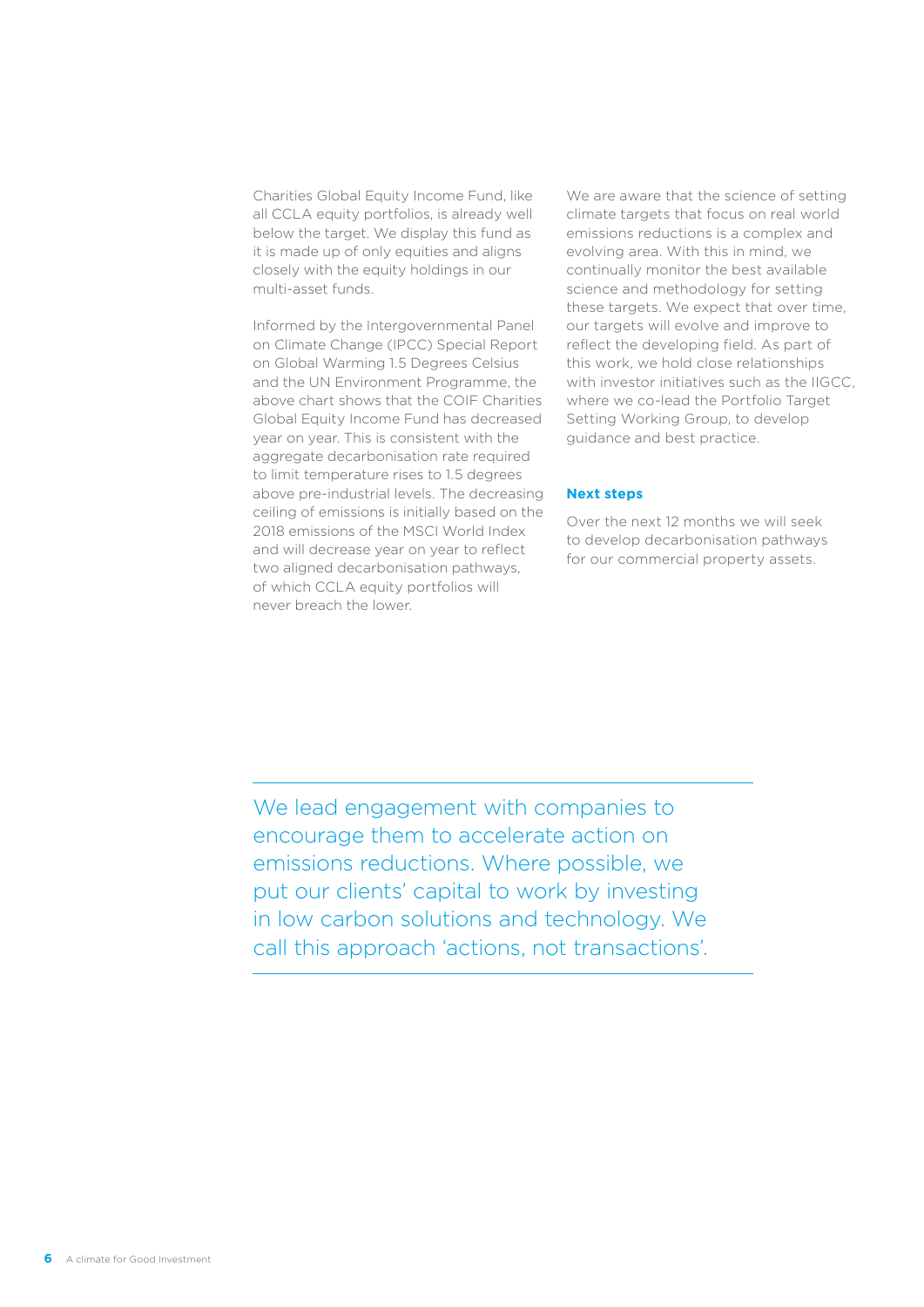### <span id="page-8-0"></span>Engagement: doing better for the environment

While it is important to avoid companies that face the most significant climate risks, we believe that working with businesses and policymakers through meaningful and persistent dialogue is more likely to drive change than building portfolios that only invest in climate leaders.

By setting targets and working with companies to improve the sustainability of their processes – year on year – we are more likely to achieve demonstrable, real-world change. This requires us to be ambitious in our asks of companies. Similarly, by working with policymakers, we can encourage meaningful climaterelated legislation that impacts upon the whole of the market. In contrast, buying an existing climate leader on listed markets does not provide capital to fund new activity, it solely transfers the ownership of the company.

For these reasons, pushing for change is the core component of our approach to achieving net-zero emissions.

#### **Corporate engagement: pushing for change**

Engagement with the businesses in which we invest continues to be at the centre of our approach to combatting, and managing the financial risks associated with, climate change.

To ensure its effectiveness, we work in partnership with other investors, through direct dialogue with businesses, and through our approach to voting at companies' annual general meetings (AGMs).

Most of our corporate engagement is conducted through the Climate Action 100+ initiative. This is a collaborative engagement initiative, coordinated by five different networks including the UN-backed Principles for Responsible Investment, that is supported by 615 investors with collective assets of over \$55 trillion. This makes it a very powerful force for change.

Due to our long-standing track record of leading successful climate engagements, we lead and participate in a number of dialogues with companies on behalf of the programme. This includes Duke Energy, where CCLA-led engagement encouraged the company to set their first net-zero emissions target<sup>1</sup> in 2019 and Unilever, where we led the call for the company to put their climate strategy to the shareholder vote earlier this year. We currently lead, or participate in. Climate Action 100+ dialogues for nine different companies and, for relevant companies, we have a particular focus on accelerating the phase out of coal.

Outside of Climate Action 100+ we have focused on the financial services sector. This has included looking at the impact of the activities that they lend money to and the vulnerability of their balance sheets to climate change. Given the systemic impact of their activities, our engagement with banks has also included requests for them to align their activities with the goals of the Paris Climate Change Agreement.

1 Duke Energy (September 2021), 'Duke Energy aims to achieve net-zero carbon emissions by 2050.' Online at <https://news.duke-energy.com/releases/duke-energy-aims-to-achieve-net-zero-carbon-emissions-by-2050>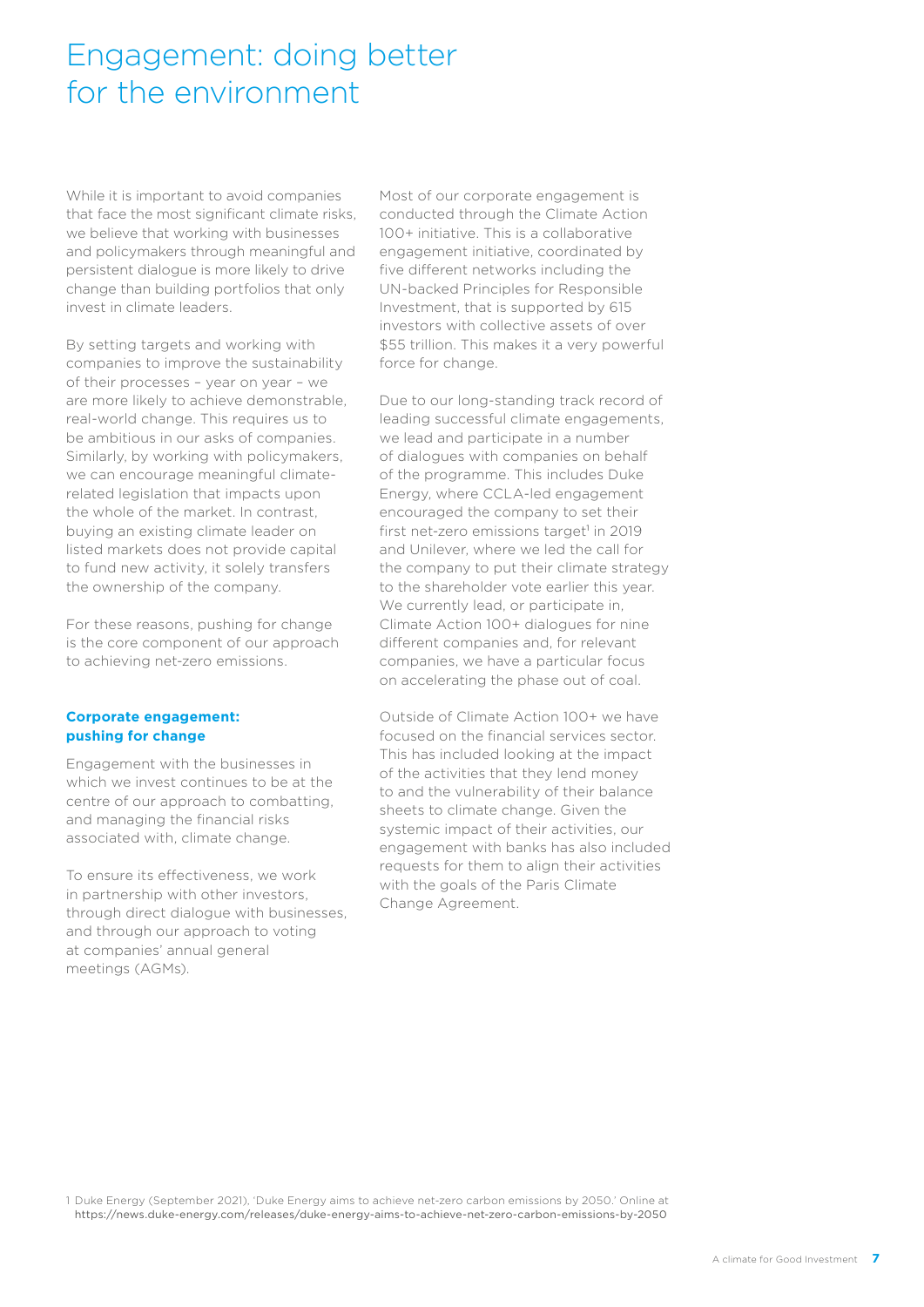Managing the risks and opportunities associated with climate change is a key focus of our proxy voting and AGM related activity. One example is that, due to concerns about the company's climate governance, we filed a shareholder resolution at NextEra Energy in 2020. This was withdrawn upon the receipt of a commitment that the company would complete the annual survey from the Carbon Disclosure Project (CDP). The CDP helps companies disclose their environmental impact in order to make environmental reporting and risk management a business norm, driving disclosure, insight, and action towards a sustainable economy.

On a more routine basis, climate change is a consideration in our AGM voting. This includes:

• voting against the re-election of the auditors where climate risk poses a long-term threat to the company's viability and the audit report does not set out a plan to address this

- voting against the annual report and accounts, and the re-election of the audit committee chair where accounting assumptions are inconsistent with the company's climate risk reporting
- voting against the annual report and accounts where Climate Action 100+ companies do not disclose their climate-related lobbying activity
- voting against the re-election of the company chair at Climate Action 100+ companies where we have concerns about their approach to climate change
- supporting votes that give investors an annual 'Say on Climate'.

As per our wider approach to voting. we inform and seek to engage with companies about our concerns prior to issuing a negative vote and disclose all our voting activity on our website.

#### **GETTING A 'SAY ON CLIMATE' AT UNILEVER**



In 2020, we took over as lead investor at consumer goods giant Unilever on behalf of the Climate Action 100+ investor coalition. Our investor group was behind Unilever's welcome decision to agree to a 'Say on Climate' vote at its next AGM, becoming the world's largest company to do so.

'Say on Climate' is a relatively new initiative, similar in ways to the 'Say on Pay' vote, whereby a firm's

shareholders have the right to vote on the remuneration of executives. When a company introduces a 'Say on Climate' vote, shareholders vote on the quality and scope of the company's climate transition plan and climate disclosures. For companies, a 'Say on Climate' vote allows them to showcase leadership and verify shareholder support for their plans.

Unilever has decided to include a 'Say on Climate' a vote at their AGM on an advisory basis, every three years. This is a meaningful step, and we expect Unilever's announcement to spur other major consumer goods companies to follow suit.

We are now working with Unilever to help them deliver:

- an enhanced, detailed scenario analysis, to identify business risks from climate change events a renewed net-zero commitment, with credible interim targets to 2039
- active participation in Climate Action 100+ sector transition workstreams to allow Unilever's peers to learn from its example
- improved performance on the CA100+ Net Zero Benchmark, released earlier this year. During the release, Unilever constructively engaged with future developments for the benchmark.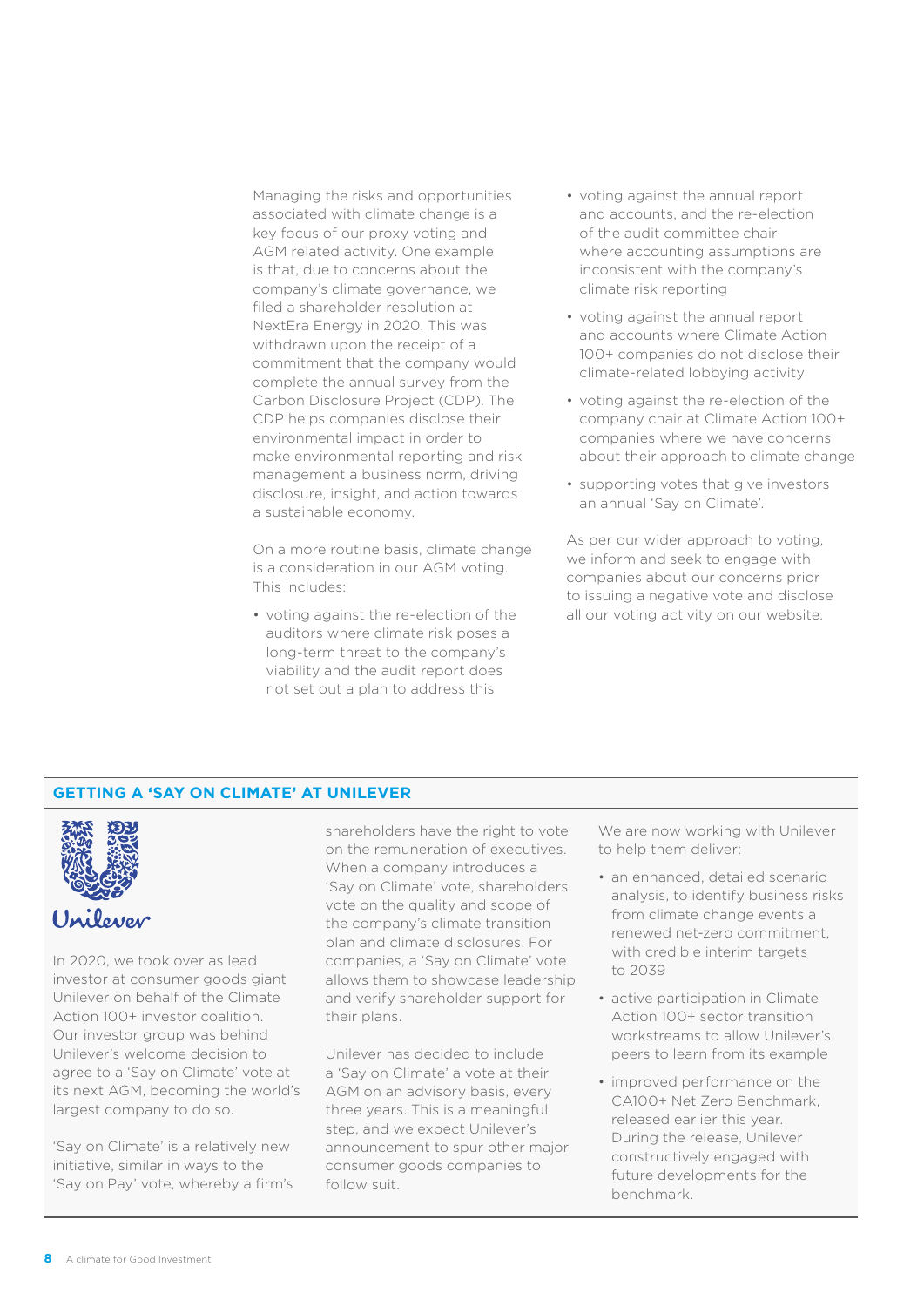#### **Doing better**

Over the next 12 months, we will continue to vote on climate related issues and further emphasise our climate-related dialogues with food and beverage companies (in line with the new Climate Action 100+ Paris Aligned expectations<sup>2</sup>), and our dialogue with the financial services companies.

#### **Public policy: pushing for regulatory change**

Regulation and legislation will play a vital role in accelerating the transition to netzero. For this reason, we seek to be an active voice pushing for increased action. This is particularly important in the run up to the UK hosting the UN Framework Convention on Climate Change's COP26 Conference later this year.

As an investor we seek to influence policy directly, through our own direct activities, and as a participant, member, and supporter of a number of industry groups.

Directly, we have worked with the UK and Canadian governments to develop the Powering Past Coal Alliance Finance Principles, as reflected in the UK government's Green Finance Strategy. The principles bring investors together to cease new investments in coal-fired power, phase out existing coal capacity and boost investments in clean energy. They are now supported by 22 investors globally.

As a member of the Institutional Investors Group on Climate Change, the UK Sustainable Investment and Finance Association and the Financing a Just Transition Alliance, we support a number of collective calls for action.

Looking forwards, we will continue our direct and indirect policy activity and take further action to support the charitable sector in their efforts to move towards net-zero emissions. This will include the promotion of activity curated and convened by the Charity Finance Group.

#### **SUPPORTING THE JUST TRANSITION**

Addressing climate change is often regarded as an environmental issue. However, the transition to a net-zero emission economy will have profound impact upon our society. One area that is likely to be heavily impacted is jobs in the traditional energy and other heavy industry sectors. As the energy transition continues, Leeds University estimates that 1 in 5 UK jobs will be impacted.<sup>3</sup>

For this reason, we consider climate change from a social, as well as environmental perspective and support the Financing a Just Transition Alliance. This is a group of financial services companies, coordinated by the Grantham Research Institute at the London School of Economics, who recognise the importance of the energy transition providing positive results for workers and communities.

As part of this work, we supported a letter to the UK Prime Minister, requesting that the Just Transition is at the heart of the UK government's net-zero strategy and we were pleased to see it feature prominently at the G7 summit in Cornwall.

For climate action to be a success, we believe that we have to leave behind carbon intensive assets but as a society we can't afford to desert the people who work within those industries.

2 Climate Action 100+ (August 2021) 'Climate Action 100+ sets new decarbonisation expectations for food and beverage industry in line with Paris Agreement goals'. Online at [www.climateaction100.org/news/](http://www.climateaction100.org/news/climate-action-100-sets-new-decarbonisation-expectations-for-food-and-beverage-industry-in-line-with-paris-agreement-goals/) [climate-action-100-sets-new-decarbonisation-expectations-for-food-and-beverage-industry-in-line-with](http://www.climateaction100.org/news/climate-action-100-sets-new-decarbonisation-expectations-for-food-and-beverage-industry-in-line-with-paris-agreement-goals/)[paris-agreement-goals/](http://www.climateaction100.org/news/climate-action-100-sets-new-decarbonisation-expectations-for-food-and-beverage-industry-in-line-with-paris-agreement-goals/)

<sup>3</sup> School of Earth and Environment (2021), 'Predicting how the transition to net-zero could affect UK jobs across the country.' Online at [https://environment.leeds.ac.uk/see/news/article/5394/predicting-how-the](https://environment.leeds.ac.uk/see/news/article/5394/predicting-how-the-transition-to-net-zero-could-affect-uk-jobs-across-the-country)[transition-to-net-zero-could-affect-uk-jobs-across-the-country](https://environment.leeds.ac.uk/see/news/article/5394/predicting-how-the-transition-to-net-zero-could-affect-uk-jobs-across-the-country)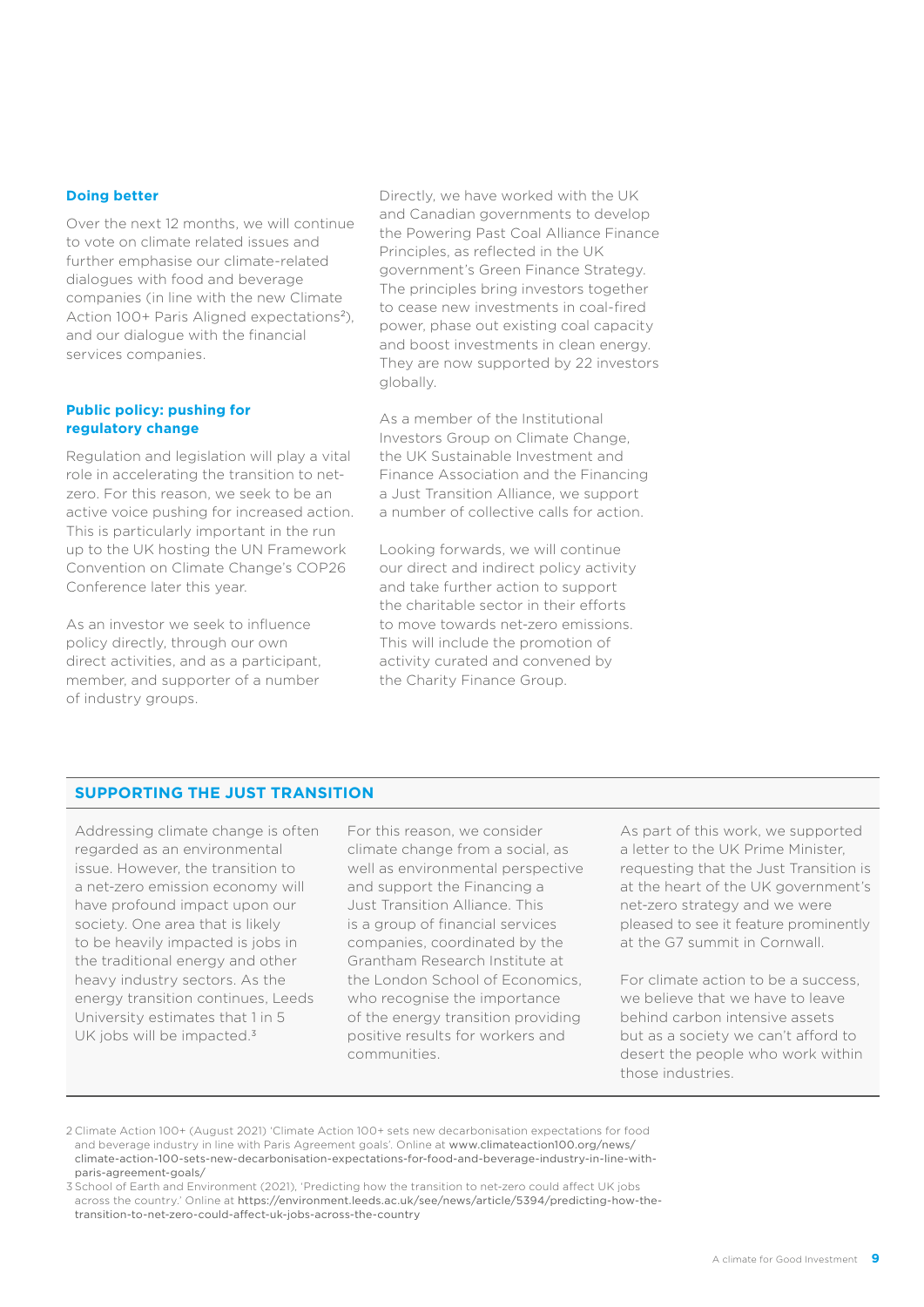### <span id="page-11-0"></span>Climate change and asset selection

While we believe that the long-term impacts of climate change will be best addressed through engagement and climate action, we recognise that high carbon, and fossil fuel based, assets face increased risks during the inevitable energy transition. Therefore, as the manager of our clients' assets, we have a duty to increase the resilience of our clients' portfolios by incorporating the risks and opportunities posed by climate change into our investment process. We do this by:

- avoiding investment in the companies we believe contribute the most towards causing climate change
- assessing the most exposed companies' position against the Paris Climate Change Agreement.
- dedicating capital to assets that will accelerate the transition to net-zero.

#### **Avoiding companies that cause the most harm**

We believe that investing in companies and engaging with them to drive change is the best way to bring about positive change.

However, we also recognise that companies that fall significantly behind the pace of decarbonisation pose a significant financial risk – as they are the most likely to be disrupted by changing legislation, regulation and consumer preferences – and we do not want to profit from companies that are causing the most harm to our environment. We have, therefore, committed to not investing in companies that meet the following criteria.

#### **Involvement in thermal coal**

Prior to the global pandemic, that disrupted energy demands, 27% of the world's energy was produced from thermal coal4 but this represented nearly half of the world's global energy related carbon emissions<sup>5</sup>. Coal is, therefore, the single largest source of global temperature increases<sup>6</sup>.

CCLA is a signatory to the Powering Past Coal Alliance Finance Principles and supports efforts to remove unabated coal power generation in the Organisation for Economic Co-operation and Development (OECD) and European Union by 2030 and the rest of the world by 2040. This commitment, and the harm caused by coal, is reflected in our investment approach where we will not invest in7:

- mining companies that generate more than 5% of their revenue from the extraction of energy coal, produce more than 10 million metric tons of coal, or have plans to expand their coal production
- electrical utility and infrastructure companies that intend to expand their coal-fired generation capacity.

#### **Extraction of oil sands**

In addition to our approach to thermal coal, we avoid investing in companies that derive more than 5% of their revenue from the extraction of oil sands. This is due to the energy intensive nature of their extraction and the widespread environmental destruction that extraction causes.

4Hannah Ritchie and Max Roser (2020), 'Energy'. Online at <https://ourworldindata.org/energy>. 5 Independent Energy Agency (IEA) (2019), 'Global Energy and CO2 Status Report 2019.' IEA: Paris.

Online at [www.iea.org/reports/global-energy-co2-status-report-2019](http://www.iea.org/reports/global-energy-co2-status-report-2019)

7 These rules apply to our directly managed equity, fixed income and money market fund assets. They are applied on a 'best-endeavours' basis in our exposure to alternative assets (including infrastructure, private equity and other forms of debt)

<sup>6</sup> The Powering Past Coal Alliance. See [www.poweringpastcoal.org/about/who-we-are](http://www.poweringpastcoal.org/about/who-we-are)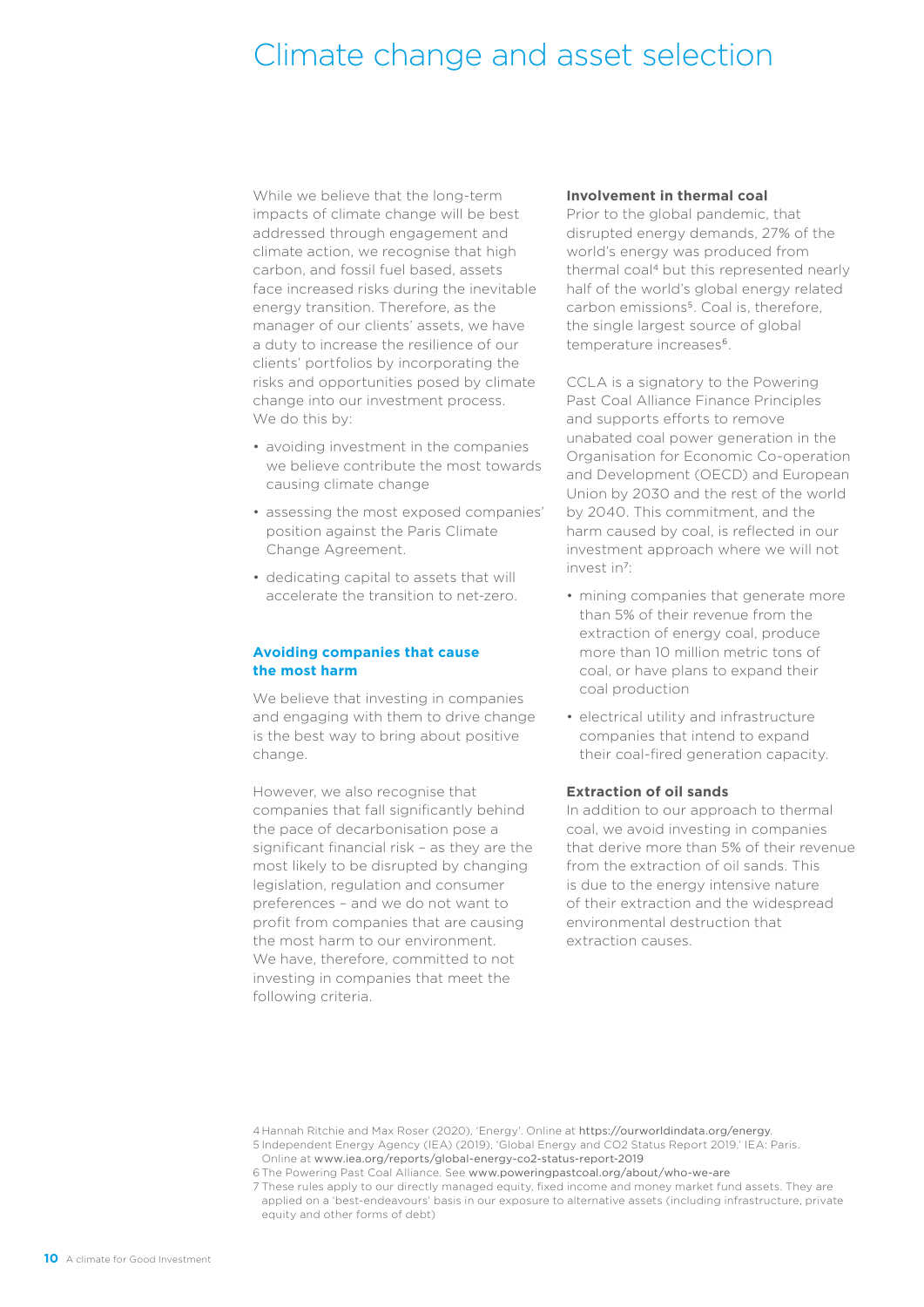#### **Assessing companies against the Paris Agreement**

Recognising the potential for regulation, legislation and changing consumer preferences to impact upon future profitability we assess companies in carbon intensive sectors decarbonisation plans8 prior to purchase.

To ensure transparency, this review is initially conducted using the, publicly available, Transition Pathway Initiative Performance Tool. This means that companies are assessed against sector specific decarbonisation requirements against a variety of different energy transition scenarios.

As part of our commitment to real-world change, any business that is not assessed as being aligned with a 'below 2 degrees' future is prioritised for engagement. The efficacy of this engagement is monitored by the Investment Committee who can mandate divestment if sufficient progress is not being made.

To provide further assurance, and set a minimum standard, companies in the electrical utility and oil and gas that are not assessed as being aligned with the Nationally Determined Commitments (that form part of the Paris Agreement) require the approval of CCLA's Investment Committee prior to purchase. This is only granted where we believe that there are errors in the data or if we are pleased to lead an engagement that will, in time, bring the company into line.

Due to the particular nature of the challenges facing the oil and gas industry, when looking at their future revenue expectations we amend company valuations to reflect anticipated longterm changes in energy demand during the low-carbon transition. This makes the sector less attractive in our investment model and is a contributing factor in our decision to currently not directly invest in the sector.

#### **Allocating capital to climate solutions, declining capital to climate laggards**

The OECD estimates that over \$6.9 trillion in investment is needed in order to move the world towards net-zero emissions. This is recognised in our investment approach as we recognise that well managed 'impact' assets can play a significant role in diversifying portfolios, as well as having a positive social and environmental impact. However, we believe that purchasing assets that already exist on the secondary market has little positive real-world impact.

Whilst challenging, we therefore prefer to identify assets on the primary market because it is here that capital is specifically and most efficiently directed to enabling 'new change' to happen. One example is our partnership with the UK government to launch the Clean Growth Fund. This will provide much needed venture capital to earlystage green businesses.

8 This applies to companies in the oil and gas, electrical utilities, airlines, aluminium, autos, cement, shipping and steel sectors. The formal check is only conducted on companies that are covered by TPI. The TPI tool is not used for understanding the decarbonization of diversified mining companies, due to concerns about the applicability of the performance rating methodology chosen for that sector. Companies outside the coverage of TPI are assessed on a best endeavours basis.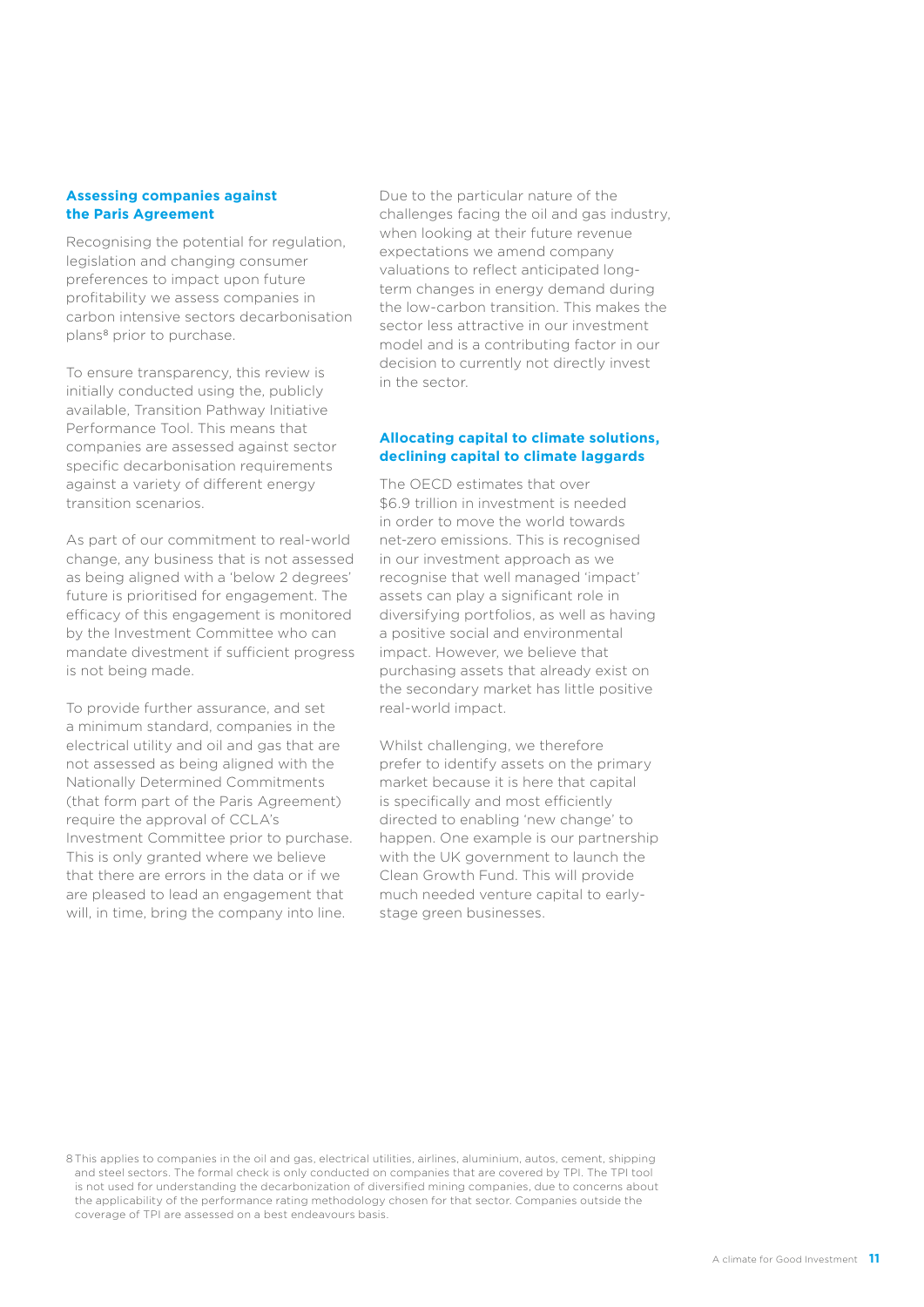Recognising the requirement to 'fund' net-zero, our COIF Charities Ethical Investment Fund has established an aspirational target to dedicate 5% of capital to 'positive' solution investments. To be considered eligible for the fund, these investments must meet the fund's wider investment criteria.

Whilst we seek to dedicate capital to companies that accelerate the transition to the low-carbon economy, we seek to avoid providing capital to those that are holding it back. For this reason, in our fixed income funds we do not purchase the corporate debt of companies that derive more than 10% of their revenue from oil and gas refining and production or companies that derive more than 5% of their revenue from the extraction of energy coal. This is informed by the International Energy Agency's 1.5 degree scenario that notes that future oil and gas exploration is not compatible with limiting temperature rises. We also include concerns about climate financing in our annual assessment of the counterparties used by our money market funds.

#### **Monitoring and managing climate risk in our portfolios**

In order to add to the resilience of our portfolios, we routinely monitor their carbon footprints and have set a maximum carbon ceiling. Due to data limitations, this currently only covers the Scope One and Two footprints of our listed equity holdings. The Charities Global Equity Income Fund, like all CCLA equity portfolios, compares favourably to both the MSCI World Index and the MSCI ESG Leaders Index.

#### **Next steps**

Over the next 12 months we will continue to build out our approach to monitoring climate risk within our portfolio. This will include portfolio value at risk measurements against different climate scenarios and publishing a Taskforce on Climate Related Financial Disclosures compatible report.



**The carbon footprint of our portfolios**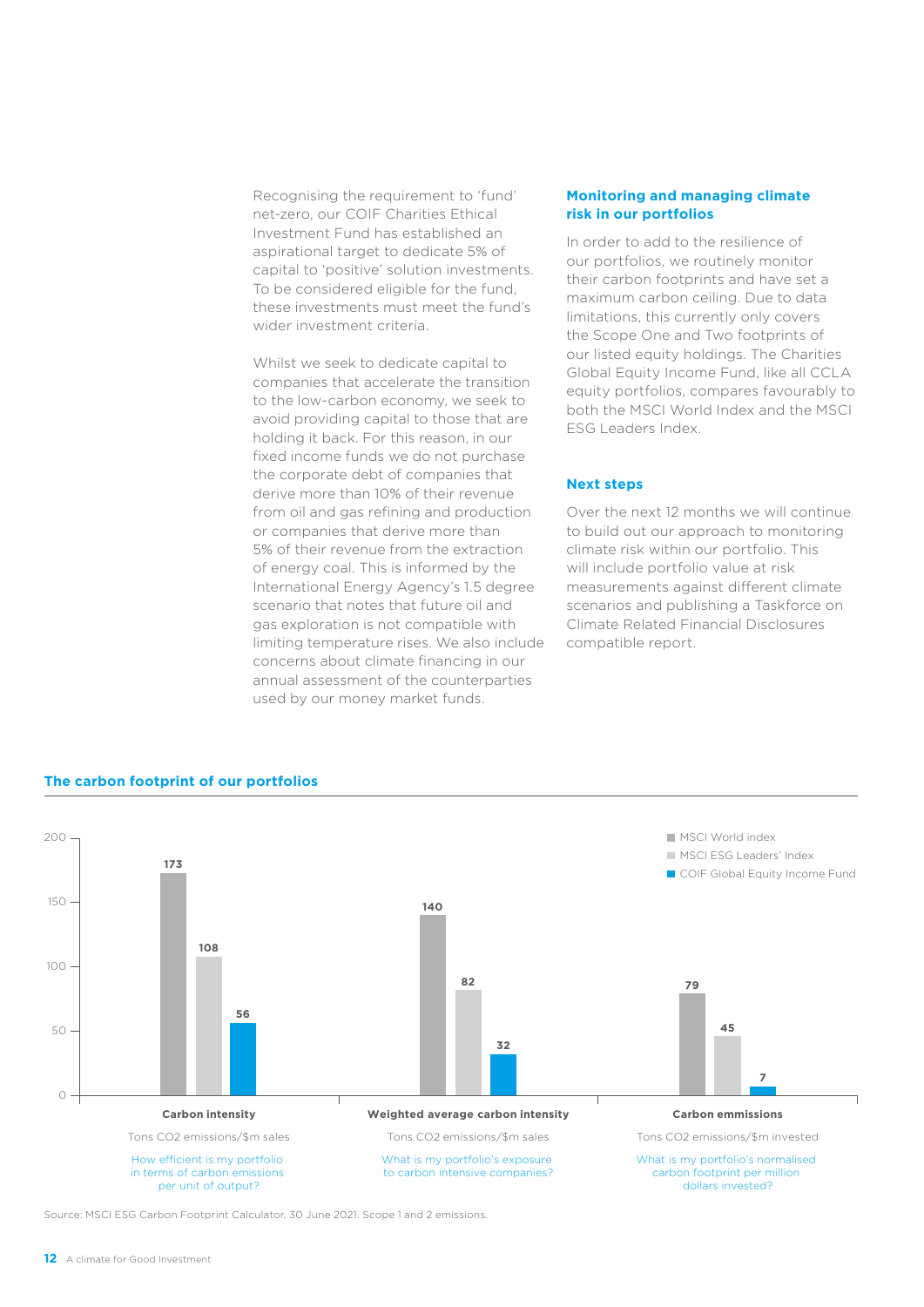#### **THE CLEAN GROWTH FUND**



We are proud to have partnered with the UK government in launching the Clean Growth Fund (CGF). The fund, launched in May 2020, is designed to facilitate the rapid scale-up of the most promising technologies aimed at reducing carbon emissions.

The CGF has been created to help develop new climate-friendly start-up activity in the energy, buildings, transport, and waste sectors, creating skilled jobs along the way and helping the UK to reach net-zero emissions by 2050. CCLA and the UK government each provided half of the fund's £40 million founding capital.

Clean growth companies often face difficulties in funding the research and development of early-stage projects. By partnering public funds with private capital, the CGF hopes to highlight the available opportunities in the green technology space and attract further investment.

The fund is a good example of how we seek to invest in companies that will contribute to real world carbon reduction. Positive progress, with sustainable long-term returns.

'It is fundamental to channel capital into innovative technologies and seek out forward-thinking companies in order to reach net zero by 2050. We are proud to have partnered with the Clean Growth Fund and will continue to seek opportunities to invest in companies that aim to reduce carbon emissions.'

Solomon Nevins, Portfolio Manager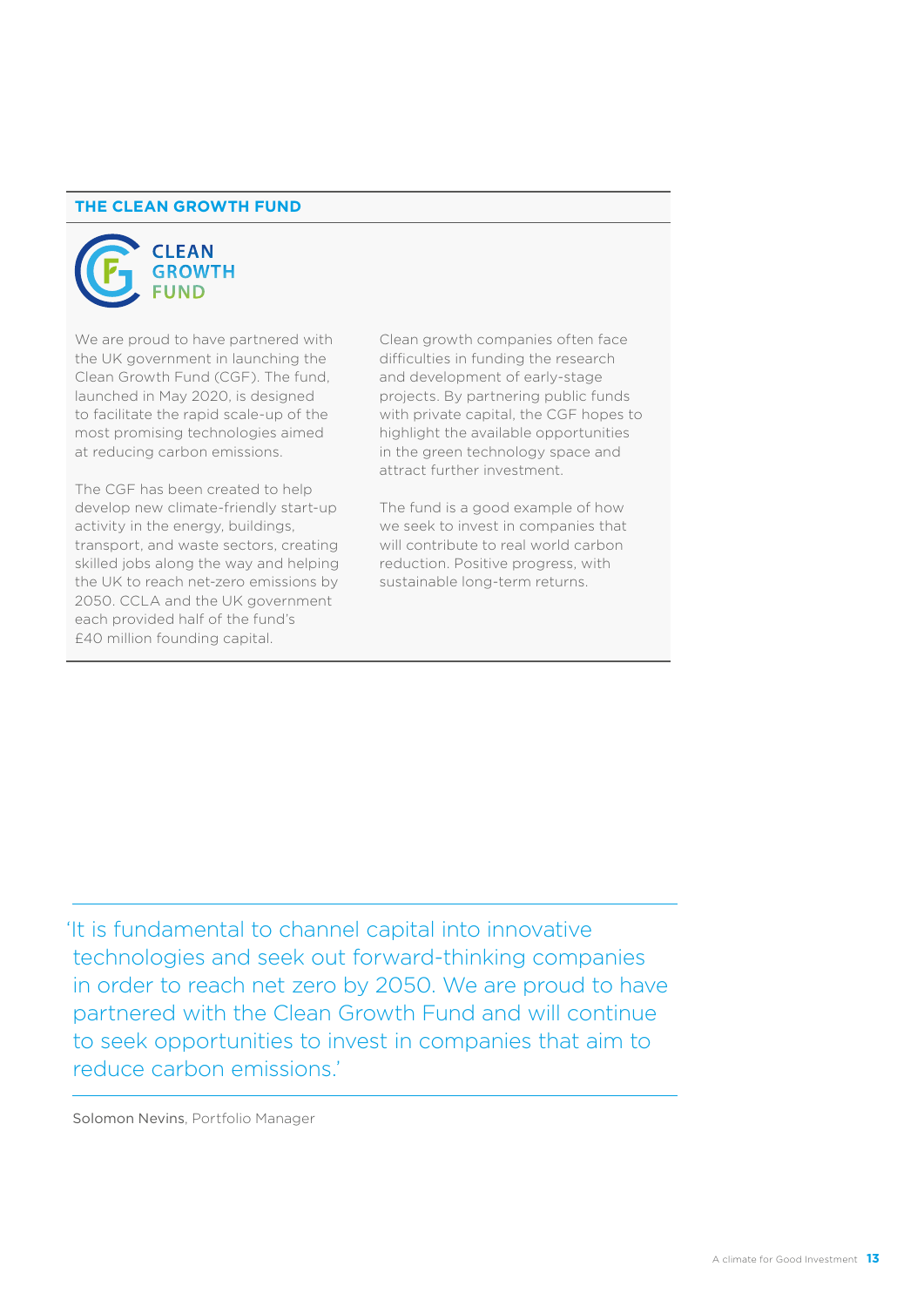### <span id="page-15-0"></span>Implementation of our approach to climate change

Due to the importance that we place on addressing climate change, we have developed a rigorous governance structure to ensure the implementation of our policy and to monitor our path to net-zero emissions.

CCLA's Investment Committee is accountable for ensuring the implementation of our approach. This is resourced by the Head of Sustainability and the team of sustainability specialists.

To provide further oversight the COIF, CBF and LAMIT trustee boards<sup>9</sup> as well as CCLA's board receive an annual update on our management of climate related risk.

Regular highlights of our approach to managing the risks and opportunities associated with climate change and the transition to a low carbon economy are reported to clients quarterly. A full overview of our approach is included in our annual Responsible Investment Report.

#### **WE ARE CAREFUL TO MITIGATE OUR OWN IMPACT ON THE ENVIRONMENT**

We aspire to excellence in promoting best practice to minimise negative environmental impacts and generate positive results where possible through investment and procurement decisions. CCLA has implemented an Environmental Management System

in line with the requirements of the internationally recognised voluntary standard ISO 14001:2015 to effectively manage these impacts and to show continuing commitment to the protection of the environment.

9 CCLA is a private limited company whose shares are owned by its clients through their holdings in The CBF Church of England Investment Fund (CBF), the COIF Charities Investment Fund (COIF) and the Local Authorities Mutual Investment Trust (LAMIT) and its employees.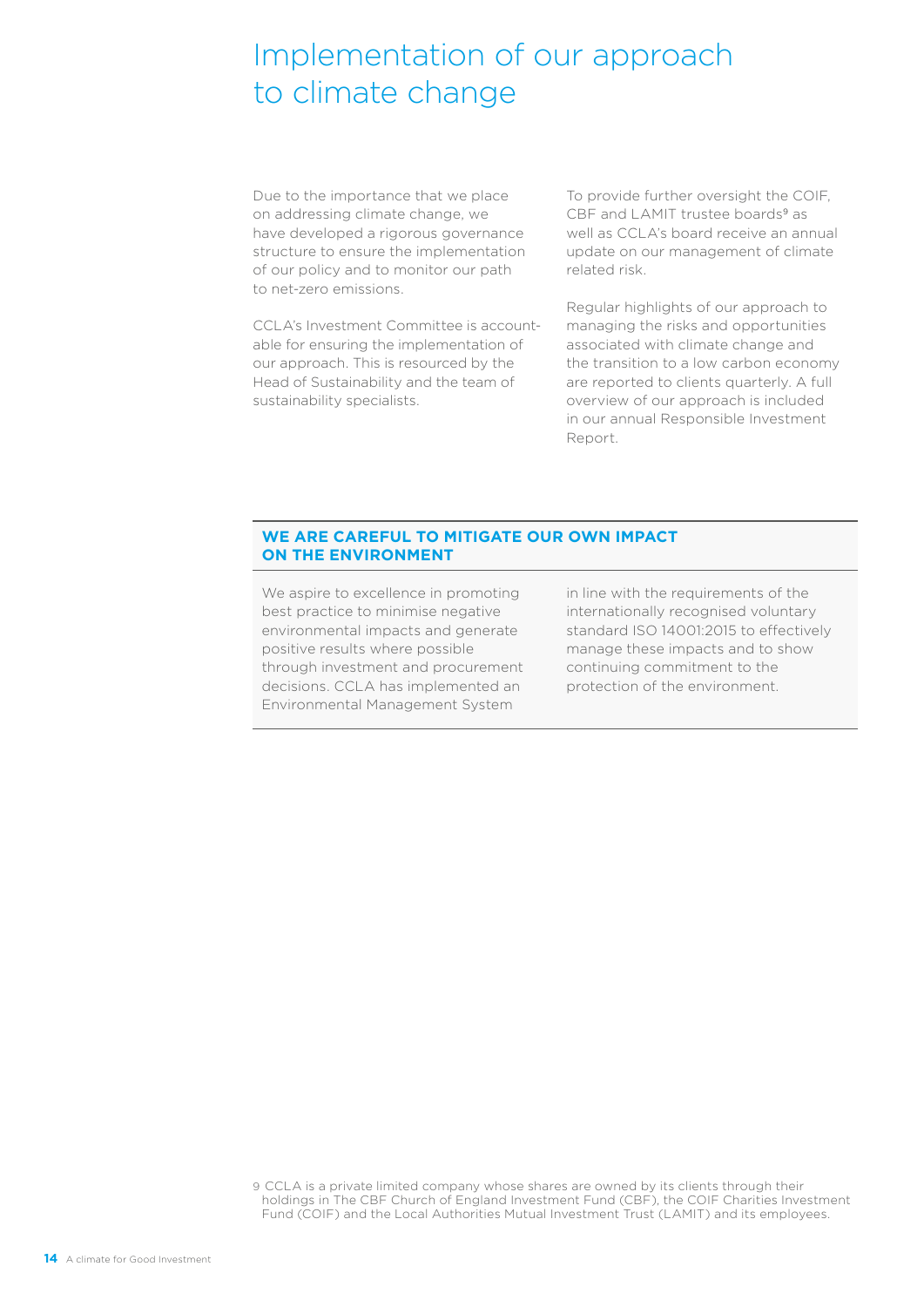### <span id="page-16-0"></span>Our climate change and investment policy

#### **Our climate commitment**

We are committed to accelerating the transition to a net-zero emissions economy and taking steps to protect the value of our clients' portfolios during the transition. We will do this by:

- Acting to increase the pace of climate action by leading impactful engagements with the companies that we invest in and pushing policymakers for progressive regulation and legislation.
- Assessing companies' position against the energy transition as part of our investment process and avoiding those that do the most harm.
- Aligning our portfolios with our clients' requirements and disclosing information about our approach to managing the risks and opportunities associated with climate change.

We consider this to be part of our fiduciary duty to our clients and by taking these steps we will achieve net-zero emissions portfolios no later than 2050.

#### **Our policy commitments**

To deliver this we will take the following actions:

- 1. **Managing our portfolios in line with our net-zero emissions target.** We commit to managing our listed equity portfolios to a carbon footprint that is below a decreasing maximum ceiling. The ceiling has been set based on the 2018 emissions of the MSCI World Index and decreases in line with the IPCC Special Report on Global Warming 1.5 Degrees Celsius. These targets will be revised every five years.
- 2. **Acting to increase the pace of climate action.** We believe that investor activism is the best way to address climate change and achieve net-zero emission portfolios. For this reason, we commit to the following:
- Leading impactful engagements, both directly and in collaboration with other investors, with prioritised companies on climate change. This will include all companies that are within high carbon sectors (oil and gas, electrical utilities, airlines, aluminium, autos, cement, shipping and steel sectors) and have not been judged to be aligned with a below 2 degrees future at a minimum
- Incorporating climate risk into our AGM voting activity. Our specific requirements of companies will be disclosed annually in our proxy voting policy
- Working with policymakers to push for progressive regulation and legislation.
- 3. **Assessing companies' position against the energy transition as part of our investment process and avoiding those that do the most harm.** We recognise that high carbon, and fossil fuel based, assets face increased risks during the inevitable energy transition. For this reason, we commit to the following:
	- Avoiding companies that contribute the most harm. We believe that active ownership, rather than exit, is more likely to increase the pace of climate action. However, we do not want to derive profit from the companies that we believe contribute the most towards causing climate change. For this reason, we avoid investing in listed:
		- − mining companies that generate more than 5% of their revenue from the extraction of energy coal, produce more than 10 million metric tons of coal, or have plans to expand their coal production
		- − electrical utility and infrastructure companies that intend to expand their coal fired generation capacity
		- − companies that derive more than 5% of their revenue from the extraction of oil sands.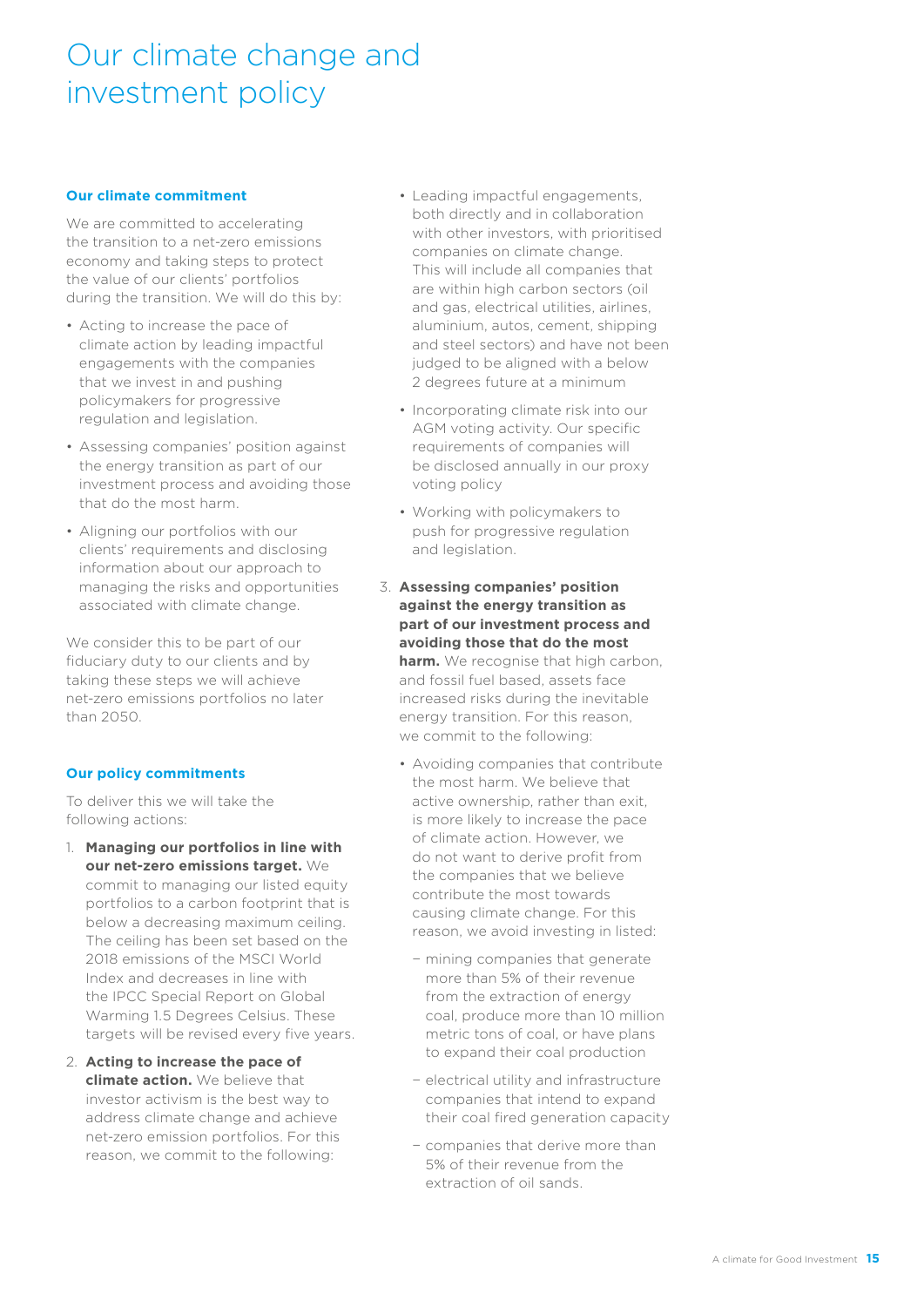In addition, our fixed income funds will not purchase the corporate debt of companies that derive more than 10% of their revenue from oil and gas refining and production, or companies that derive more than 5% of their revenue from the extraction of energy coal.

This is informed by the IEA 1.5-degree scenario that notes that future oil and gas exploration is not compatible with limiting temperature rises. We therefore do not want to directly provide primary capital that could support for this activity.

- Assessing the most exposed companies' position against the Paris Climate Change Agreement. Recognising the potential for regulation, legislation and changing consumer preferences to impact upon future profitability we assess companies in carbon intensive sectors decarbonisation plans prior to purchase. On the back of this analysis we:
	- − require the approval of CCLA's Investment Committee prior to investing in companies in the electrical utility and oil and gas that are not assessed as being aligned with the Nationally Determined Commitments
	- − prioritise any business that is not assessed as being aligned with a 'below 2 degrees' future for engagement. The efficacy of this engagement is monitored by the Investment Committee who can mandate divestment if sufficient progress is not being made.
- − also include concerns about climate financing in our annual assessment of the counterparties used by our money market funds.
- Seeking to provide capital to low carbon solutions. This is subject to them meeting the investment criteria of our funds.
- 4. **Aligning our portfolios with our clients' requirements and disclosing information about our approach to managing the risks and opportunities associated with climate change.**  To achieve this we:
	- tailor our investment solutions to meet our clients' climate change priorities (for instance, the COIF Charities Ethical Investment Fund formally restricts investment in companies that derive significant revenue from the extraction and production of fossil fuels)
	- commit to reporting annually on how we have discharged this policy.

**Peter Hugh Smith** Chief Executive

September 2021